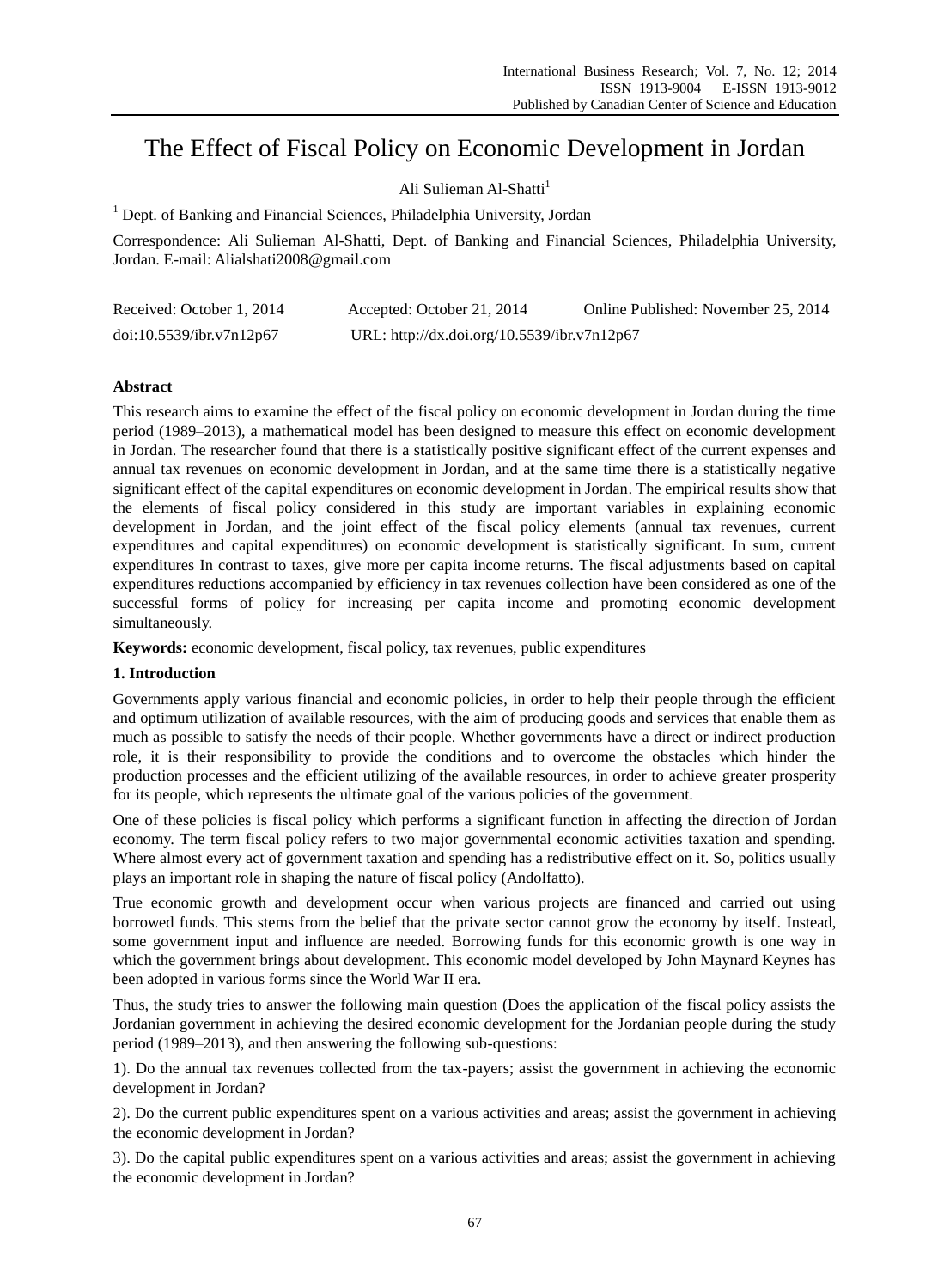Based on the study questions, the study seeks to achieve the following objectives:

- 1). Examine the effect of the annual tax revenues in achieving the economic development.
- 2). Examine the effect of the current public expenditures in achieving the economic development.
- 3). Examine the effect of the capital public expenditures in achieving the economic development.

The objective of this paper is to examine the effect of fiscal policy on economic development in Jordan throughout the study period 1989-2013, the researcher choose one single country with an attempt to make a more in-depth investigation and analysis, in that it investigates the partial and joint effects of fiscal policy on economic development in Jordan using certain disaggregated elements of fiscal policy.

The study is organized as follows: Section two presents an extensive review of literature on the effect of fiscal policy on economic development. Section three spells out the methodological approaches used in this study. While Section four focuses on the analysis of the research hypotheses, and to show the contribution of the study results in the provision of a new addition to previous studies. Finally, section five suggests the significance of these findings for decision makers in Jordan, and the recommendations reached by the researcher.

# **2. Literature Review**

This section discusses some empirical and theoretical researches and publications on the effect of fiscal policy on economic development, and introduces an overview of Jordanian economy, and lastly presents the study hypothesis.

# *2.1 Theoretical Literature*

There is a widespread controversy among policymakers about the effect of fiscal policy on achieving economic development.

The fiscal policies may exert important macroeconomic effects, especially short term, the use of different instruments leading to differenced results (Skinner, 1992). Thus, a change in the budgetary expenses determine a raise of the public economic sector, while a decrease of the tax rate will make the permanent available income raise, leading to the increase of the consumption expenses, implicitly, to the development of the private economic sector. The choice between the two instruments will be made according to the social benefits expected to be obtained from a larger consumption of more products and services that are oriented to the public area (Bebeşelea, Mitran and Neguriţă).

The direct and indirect effects of fiscal policy on aggregate spending in the community were clearly established and as a result the budgetary policy of the government as a weapon of economic control and development came into prominence. The fiscal policy can affect the rate of economic development in a variety of ways such as by increasing the rate of saving and investment, affecting the allocation of resources, controlling inflation, promoting economic stability (Chand).

Wagner's law states that "as per capital income of an economy grows, there will be increase in the number of urban centers with the associated social vices such as crime which requires the intervention of the government to maintain law and order and these interventions by the government have lots of implications, leading to the increase in public expenditure in the economy` (Likita, 1999, pp. 45–46).

Wagner in his model identified that there is a positive relationship between the per capital income of the people in a state with public expenditures such that the income elasticity of public expenditures is always more than one. However, other researchers have discovered that the relationship is not always certain because there are periods when government expenditure in relations to the national income will decline when the elasticity of income to government expenditure is less than one (Inelastic) (Wagner & Warren, 1977).

Peacock and Wiseman (1979) argue that temporary increases in government expenditures due to "crises" can lead to permanent increases in government revenues often called the "displacement effect" (Henrekson,1990).

Rostow and Musgrave in their model executed a research on growth of government spending and inferred that, there are three steps in the development process could be distinguished: at the early stages of economic development, the rate of growth of public expenditure will be very high because government provides the basic infrastructural facilities (social overheads) and most of these projects are capital intensive, therefore, the spending of the government will increase steadily. The investment in education, health, roads, electricity, and water supply are necessities that can launch the economy from the traditional stage to the take off stage of economic development making government to spend an increasing amount with time in order to develop an egalitarian society (Ogba & Likita, 1999). They also suggested that the growth of public expenditure might be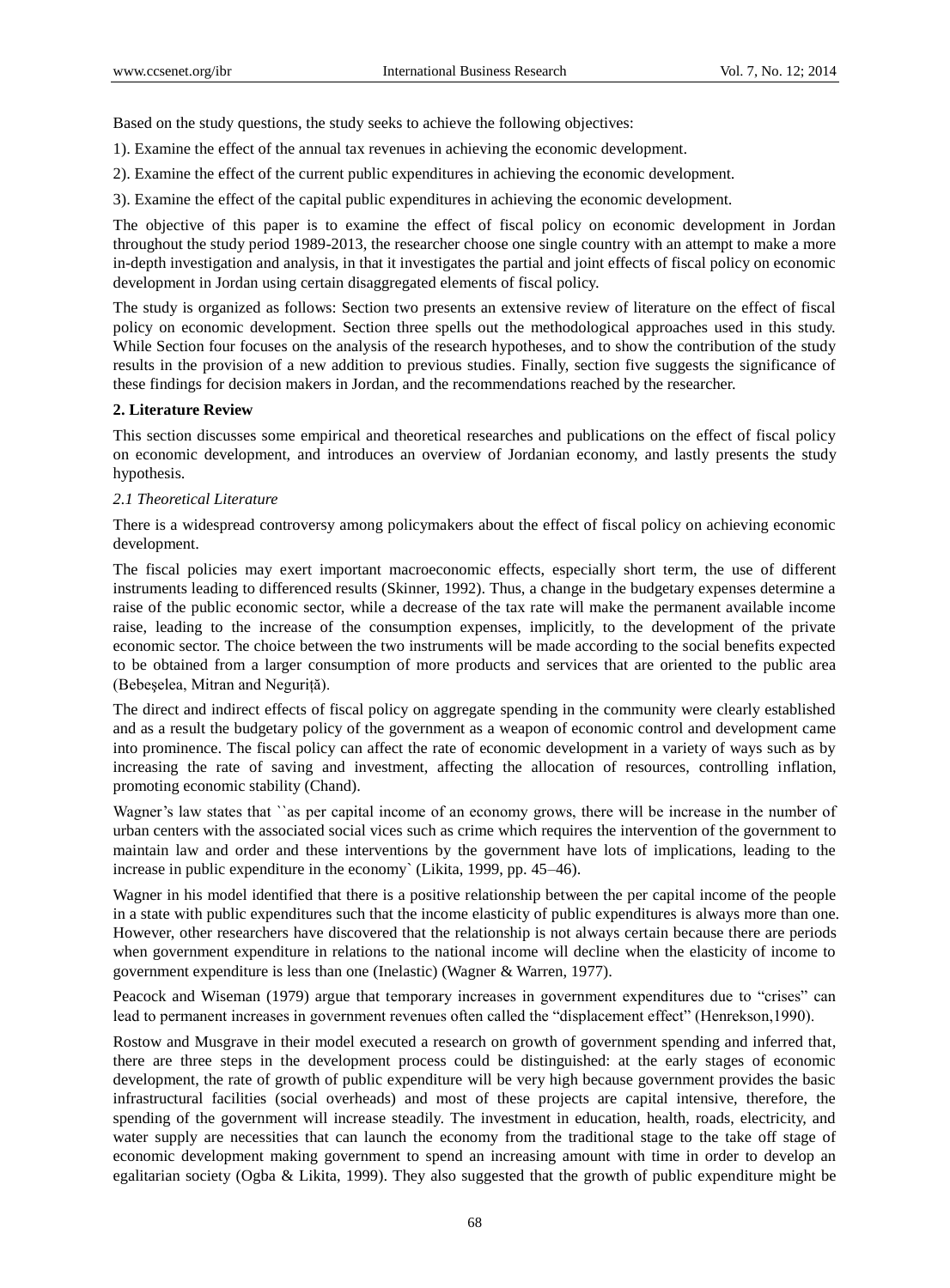related to the pattern of economic growth and development in societies (Gow & Mallick, 2005).

#### *2.2 Empirical Review*

A number of researches have examined the effect of fiscal policy on the economic development in developed and developing countries like Jordan. The results varied from one research to another as follows.

Dye and Merriman (1999) in their research entitled "The Effects of Tax Increment Financing on Economic Development", they found a proof that cities which select Tax increment financing develop less than those that do not.

KAKAR, (2002) in his paper entitled "impact of Fiscal Variables on Economic Development of Pakistan". Found that fiscal policy is very important for sustainable economic Development in Pakistan and fiscal policy measures are more suitable for long-run phenomena.

M'Amanja and Morrissey (2005) in their paper entitled "Fiscal Policy and Economic Growth in Kenya", found that unproductive expenditure and non-distortionary tax revenue to be neutral to growth as predicted by economic theory, and productive expenditure has strong adverse effect on growth whilst there was no evidence of distortionary effects on growth of distortionary taxes.

Bandyopadhyay and Esteban (2007) in their study "Redistributive Taxation and Public Expenditures" They show that there is a unique income tax schedule that is universally acceptable. The progressivity of the income tax is shown to depend on the composition of the public expenditure and on the substitutability between the goods and services supplied by the government and the consumption goods privately obtained through the market.

Wolff and Zacharias (2007) found that the overall income inequality declined significantly in line with net government expenditures. And the expenditures offer greater inequality-reduction results more than taxes.

Olabisi (2009) in his study entitled "Tax incentive as a catalyst for economic development in Nigeria", aims to assess the relationship that exists between tax incentive and economic development in Nigeria. It was found that tax incentive would enhance economic growth and development in Nigeria, if such incentives are well focused and extended to all deserving companies in the country.

Kitao (2010) found that fiscal policy, tax-reduction and discount transfer enhance the well-being of individuals and the discount policy achieve advantages for low-income individuals.

Al-Zeaud, et al (2011) examined the dynamic impact of fiscal policy on the economic position of Jordan within 1992–2009, he found that there is a positive impact of changes in exports and public expenditures on real (GDP) in the medium and long period, and changes in public expenditures and export lead to inflationary pressures in the short and long period.

Muinelo and Sagalés (2011) found that an increase in public investment reduces inequality without harming output while larger current expenditures and direct taxes diminish economic growth and reduce inequality.

Peñalosa and Turnovsky (2011) found that changes in tax policies reduce the labor supply and output, and they also distribute the after-tax income more equally.

AL- khasawneh and Abu Aleqa (2012) found that the growth rate in real gross domestic product (GDP) is based on previous growth rates in real GDP, government spending, government revenues and the terms of trade.

Udu (2012) concluded that there is a significant causal relationship between (GDP) and the research variables, and between exports and (GDP) and hence fiscal policies.

Claus et al. (2012) concluded that public spending is more effective than tax systems in the process of redistributing income.

Ibi and Opue (2012) investigated the effect of fiscal policy measures on economic development in Nigeria. They found that fiscal policy measures have not been effective in the development of the Nigerian economy when compared to monetary policy measures.

Kamaldeen et al. (2013) in their study entitled "Corruption and economic development: Evidence from Nigeria", found that there is a negative impact of corruption on economic growth and development.

Abu Shihab (2014) found that there is a causal relationship going from the economic growth to budget deficit, and not vice versa. Based on the outcome of causality tests, the changes in the economic growth help explain the changes that occur in the budget deficit.

This study improves on some of the existing studies, in that it investigates the partial and joint effects of fiscal policy on economic development in Jordan using certain disaggregated elements of fiscal policy. It also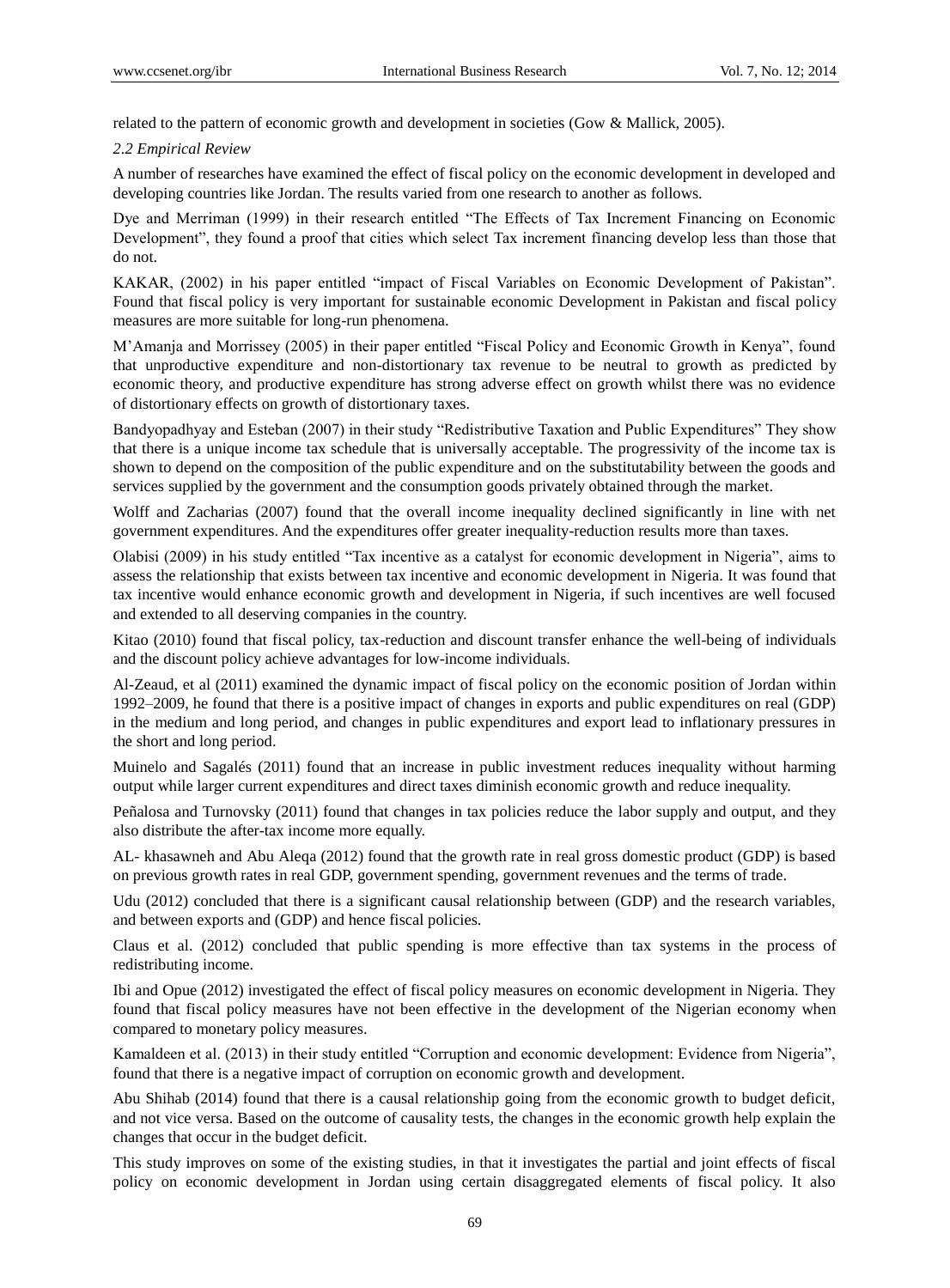contributes to the existing literature on the long run effect of fiscal policy on economic development in Jordan.

# *2.3 Jordan's Economy*

Jordan's economy is among the smallest in the Middle East, with insufficient supplies of water, oil, and other natural resources underlying the government's heavy reliance on foreign assistance. Other economic challenges for the government include chronic high rates of poverty, unemployment, inflation, and a large budget deficit. Since assuming the throne in 1999, King ABDALLAH has implemented significant economic reforms, such as opening the trade regime, privatizing state-owned companies, and eliminating some fuel subsidies, which in the last decade spurred economic growth by attracting foreign investment and creating some jobs. The global economic slowdown and regional turmoil, however, have depressed Jordan's GDP growth, impacting export-oriented sectors, construction, and tourism. In 2011 and 2012, the government approved two economic relief packages and a budgetary supplement, meant to improve the living conditions for the middle and poor classes. Jordan's finances have also been strained by a series of natural gas pipeline attacks in Egypt, causing Jordan to substitute more expensive diesel imports, primarily from Saudi Arabia, to generate electricity. Jordan is currently exploring nuclear power generation in addition to the exploitation of abundant oil shale reserves and renewable technologies to forestall energy shortfalls. In 2012, to correct budgetary and balance of payments imbalances, Jordan entered into a \$2.1 billion, multiple years International Monetary Fund Stand-By Arrangement. Jordan's financial sector has been relatively isolated from the international financial crisis because of its limited exposure to overseas capital markets. In 2013, Jordan depended heavily on foreign assistance to finance the budget deficit, as the influx of about 600,000 Syrian refugees put additional pressure on expenditures (Index mundi, Jordan Economy Profile 2014).

# *2.4 Research Hypotheses*

The research hypotheses can be formulated as follows:

The fiscal policy hasn't an effect in achieving the economic development in Jordan.

From the above hypotheses, the sub- hypothesis can be formulated as follows:

1). The annual tax revenues haven't an effect in achieving the economic development in Jordan.

2). The current public expenditures haven't an effect in achieving the economic development in Jordan.

3). The capital public expenditures haven't an effect in achieving the economic development in Jordan.

# **3. The Methodology and Model**

## *3.1 Data*

This research tries to inspect the effect of fiscal policy on economic development in Jordan throughout the period (1989–2013) by utilizing the data of the annual reports of the Jordanian ministry of finance, General budget department, Department of Statistics.

## Model Specification

The following model represents the study model which formulated as follows:

$$
Y = B0 + BIXI + B2X2 + B3X3
$$

Where: Y: represents the economic development measured by per capita income.

X1: The annual tax revenues.

X2: The current public expenditures.

X3: The capital public expenditures.

B1, B2 and B3: represents the coefficients values of the three independent variables, respectively.

B0: represents the value of the vertical section.

## *3.2 Research Variables Definition*

The independent variables: Represent the fiscal policy tools.

Fiscal policy is the means by which a government adjusts its spending levels and tax rates to monitor and influence a nation's economy (Investopedia).

The main fiscal policy tools are the government expenditures (capital and current expenditures), as well as annual tax revenues, and these variables were chosen to represent the basic tools of fiscal policy in Jordan, as follows: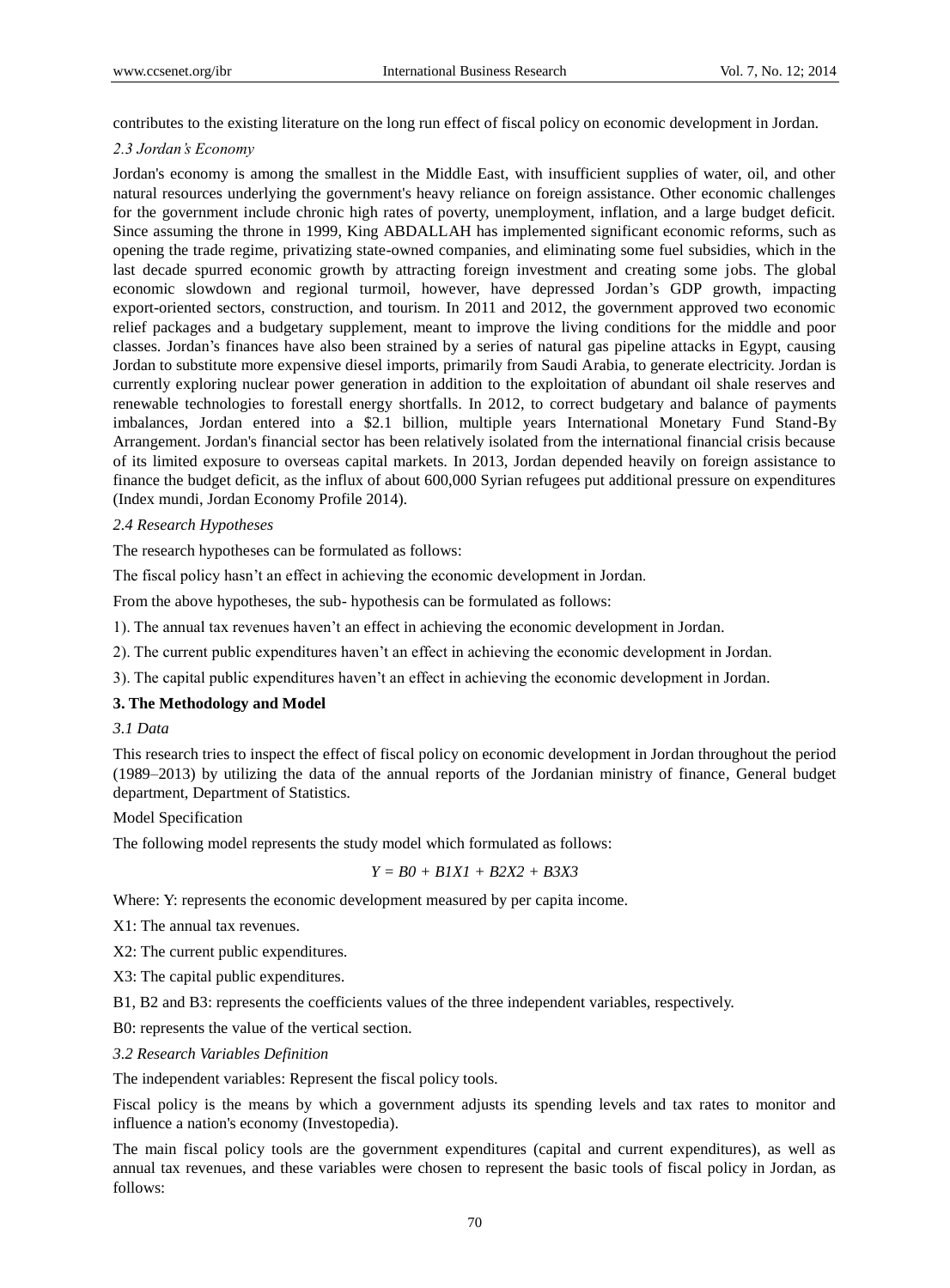1). The annual tax revenues.

2). The annual current public expenditures.

3). The annual capital public expenditures.

The dependent variable: Represent the economic development measured by the per capita income of the Jordanian people.

There are other measures of economic development in any country, including a measure of GDP which is a measure of the increase in real national income over a given period of time (economic growth), but this measure (GDP) tells nothing about the distribution of a societies' income, as expressed in the economic development.

Some economists believe that economic growth is meaningless as it does not improve the standard of living of the common masses. According to this view economic development should be defined as a process by which the real per capita income increases over a long period of time. Harvey Leibenstein, Rostow, Baran, Buchanan and many others favor the use of the per capita income as an index of economic development. The UNO experts in their report on 'Measures of Economic Development of Underdeveloped Countries' have also accepted this measurement of economic development. (Preserve articles). "If an increase in per capita income is taken as the measure of economic development, we would be in the awkward position of having to say that a country had not developed if its real national income had risen but population had also risen at the same rate" (Somashekar).

| Variables symbols | Variables explanations                  | Measurement unit |
|-------------------|-----------------------------------------|------------------|
| <b>PCI</b>        | Real Per Capita Income                  | Ln PCI           |
| <b>TXR</b>        | <b>Real Annual Tax Revenues</b>         | Ln TXR           |
| <b>CPE</b>        | <b>Real Current Public Expenditures</b> | Ln CPE           |
| <b>KPE</b>        | Real Capital Public Expenditures        | Ln KPE           |

Table 1. Variables definition & measurement units

#### *3.4 Data Analysis*

This research applies the descriptive and econometrics analysis approach in determining the effect of fiscal policy on economic development in Jordan during the time period (1989–2013), and so that we use the multiple regression method, which is being estimated by the least squares method (OLS), through applying the statistical program (E-Views) on the time series data related to components of fiscal policy and per capita income during the study period, from the annual accounts issued by the General Budget Department, and the Department of Statistics, and the relevant previous studies conducted on Jordan and other countries around the world. Where, the research tries to determine the partial and joint effect of fiscal policy on economic development in Jordan.

#### *3.5 Statistical Analysis and Interpretation*

# 3.5.1 Unit Root Test Results

Stationary of the expletory variables and dependent variable for the research model, (Ln PCI) was tested by using Augmented Dickey Fuller (ADF) test. Table 2 views the results which indicate the rejection of the unit root null hypothesis of the stationary of the Ln of (TXR, CPE, KPE) and Ln PCI at the first difference.

| Variables | <b>ADF</b> Statistics | P- Value | Order of Integration |
|-----------|-----------------------|----------|----------------------|
| Ln PCI    | $-3.970118$           | 0.0004   | I(1)                 |
| Ln TXR    | $-3.455777$           | 0.0192   | I(1)                 |
| Ln CPE    | $-5.073408$           | 0.0005   | I(1)                 |
| Ln KPE    | $-6.820221$           | 0.0000   | I(1)                 |

Table 2. The results of unit root tests

Source: Author computation from computer output.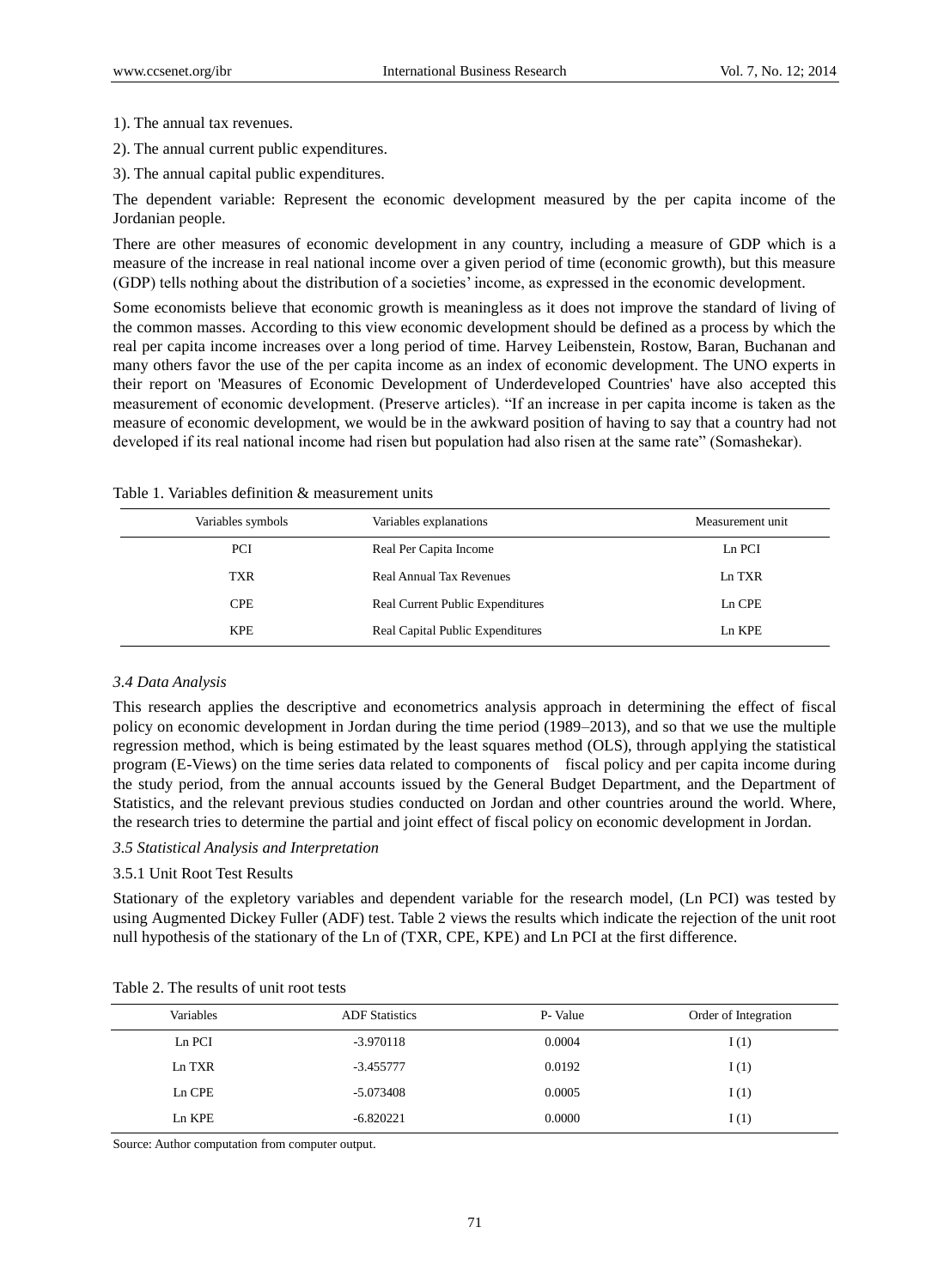3.5.2 Testing for the Suitability of the Model

To examine the suitability of the multiple regression models for analysis, by using the distribution (F-Fisher) test, one of the following hypotheses will be rejected;

Ho: the model is not appropriate; if the independent variables don't affect the dependent variable.

H1: the model is appropriate; if the independent variables do affect the dependent variable.

The decision rule will be:

Accept H0 If  $(Sig. F) > 5\%$ .

Accept H1 If  $(Sig. F) < 5\%$ .

From the analysis output, the value of (Sig. F) equals to (0.0000) which is less than 5%. This means the model used is appropriate, that there is a statistically significant effect of fiscal policy on economic development in Jordan.

And we note that the total change in the dependent variable demonstrated by the independent variables ( Rsquared ) equals to (0.832373) which is statistically significant at the level of less than (0.05) where (Sig.  $R =$ 0.000), and the value of the determination coefficient (adjusted R- squared ) equals to (0.808426).

3.5.3 The Correlation Analysis Test

To examine the correlation between the dependent variable and the independent variables, we accept one of the following hypotheses:

H0: There is no correlation between fiscal policy and economic development.

H1: There is a correlation between fiscal policy and economic development.

The decision rule as follow

Accept H0 if  $(Sig. R) > 5\%$ .

Accept H1 if  $(Sig. R) < 5\%$ 

The analysis outputs show that the significant of the correlation value equals to (Sig.  $R = 0.000$ ), that there is a statistically significant correlation between fiscal policy and economic development.

3.5.4 The Research Hypotheses Test

The following model used to investigate the effect of the independent variables on economic development, as follows:

$$
Y = a \pm \beta l \ (XI) \pm \beta 2 \ (X2) \pm \beta 3 \ (X3)
$$

To examine the total variation in the dependent variable explained by the independent variables, we accept one of the following hypotheses:

Ho: There is no statistically significant effect of fiscal policy on economic development.

H1: There is a statistically significant effect of fiscal policy on economic development.

| Variables      | Coefficients | Sig.t |
|----------------|--------------|-------|
| X <sub>1</sub> | 0.006750     | 0.011 |
| X2             | 0.911097     | 0.000 |
| X <sub>3</sub> | $-0.413467$  | 0.000 |
| Constant       | 2.778795     | 0.013 |

Table 3. Coefficients of the independent variables

Source: Author computation from computer output.

Based on the coefficients values in the table above, the regression equation will be written as follows: *Y = 2.778795 + 0.006750 (X1) + 0.911097 (X2) - 0.413467 (X3)*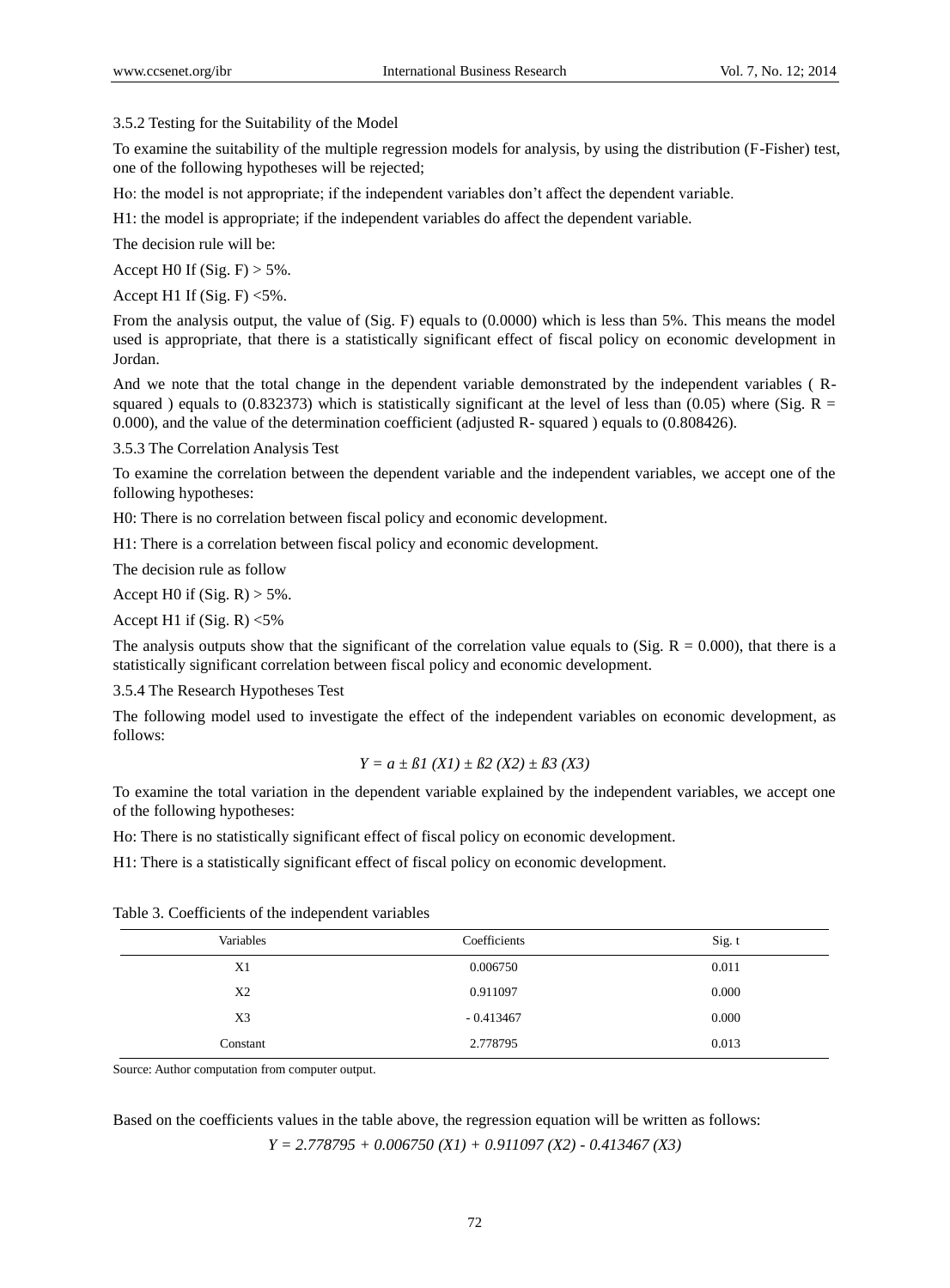# **4. Findings**

The research aims at examining the effect of fiscal policy on economic development in Jordan during the time period (1989–2013), in that it investigates the joint and partial effects of fiscal policy elements on economic development in Jordan using certain disaggregated elements of fiscal policy (current and capital expenditures, tax revenues).

The empirical results show that there is a statistically positive significant effect of the annual tax revenues and of the current expenditures on economic development in Jordan.

This is in agreement with Olabisi (2009) who found in that his study tax incentive would enhance economic growth and development in Nigeria, if such incentives are well focused and extended to all deserving companies in the country, and with Ocran (2009) who found that tax receipts have a positive effect on economic growth and development in South Africa.

But this is contrary to what Muinelo-Gallo and Roca-Sagalés (2011) found in their study that larger current expenditures and direct taxes diminish economic growth and reduce inequality.

There is also a statistically negative significant effect of the capital expenditures on economic development in Jordan. This is in agreement with M'Amanja and Morrissey (2005) in that productive expenditure has strong adverse effect on growth while there was no evidence of distortionary effects on growth of distortionary taxes. And this is contrary to what Todaro concluded that the economic development requires an increase in government expenditures with an increase in economic activities.

The joint effect of the fiscal policy tools (annual tax revenues, current expenditures and capital expenditures) on economic development is statistically significant as indicated by the computed F-Statistic and its probability. Therefore, the study submits that there is an effect of fiscal policy on economic development, and that the tax revenues and the current expenditure exert a positive significant effect, but the capital expenditures show a negative effect on economic development.

This is contrary with the results of Ibi and Opue (2012) in their study entitled "Fiscal Policy and Economic Development in Nigeria (1960–2011)", where the collective results of the study reveal that fiscal policy measures have not been effective in the development of the Nigerian economy when compared to monetary policy measures.

The analysis results also show that the explanatory variables applied in the model illustrate about 81% of divergences in the explained variable. This implies that within the context of the model, fiscal policy explained about (81%) of variability in economic development during the study period. This high explanatory power shows that the model is a good fit, and that these components of fiscal policy are important determinants of economic development in Jordan.

## **5. Summary and Conclusions**

The study further concludes that the elements of fiscal policy considered in this study are important variables in explaining economic development in Jordan. Based on findings from the empirical analysis, the study offers the following recommendations, through which they can work to improve financial decisions making and to have an effective role in achieving economic development, and support growth, as follows:

Tax incentives would enhance economic growth and development in Jordan, if such incentives are well focused and extended to all deserving taxpayers in the country. Suggestions should be made as to variables moderating the tax incentive and economic development. Even though tax structure tend to be cumulative system, government spending is still a more effective instrument for redistributing income. Current expenditures appear to increase per capita income and capital expenditures appear to increase income inequality.

Capital and current expenditures should be directed mainly to serve the economic development of the country by concentrating on productive economic activities that promote economic development, even managed to improve the efficiency of utilization of existing productive capacity. This will stimulate activities in the economic sectors and, perhaps, reverse the negative effect of capital expenditures on economic development.

Since the analysis showed that current expenditure has more positive effect on economic development than the capital expenditures, they require more favorable attention in the allocation of public expenditures.

In sum, current expenditures in contrast to taxes, give more per capita income returns. The fiscal adjustments based on capital expenditures cuts accompanied by efficiency in tax revenues collection have been considered as one of the successful forms of policy for increasing per capita income and promoting economic development simultaneously.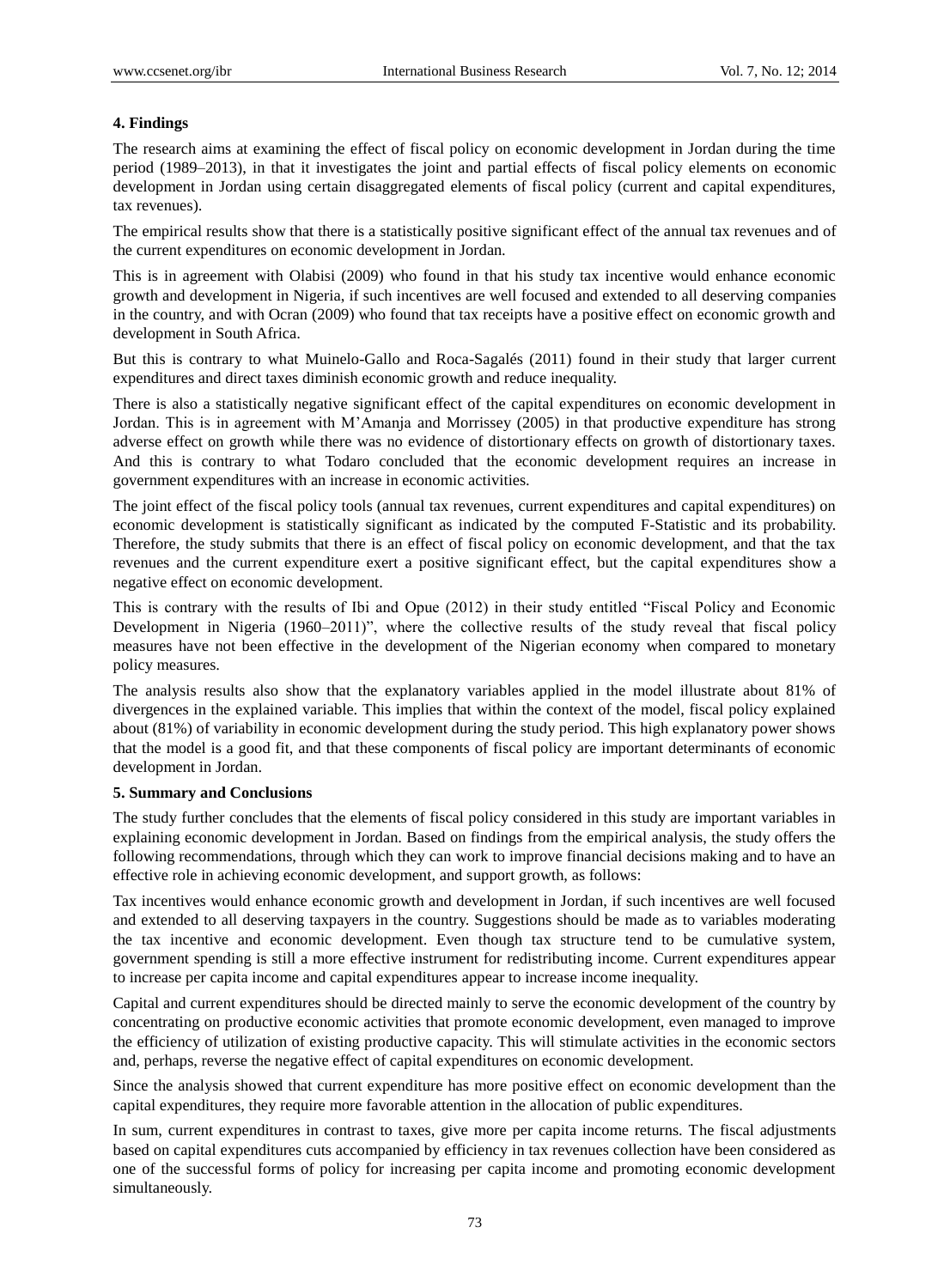There is a need to conduct research and other studies to investigate in depth the effect of fiscal policy on economic development in Jordan or in other developing countries, since one country decisions related to this policy is very important and significant in the economic life of its people, especially after the biggest proof that many of the foreign researchers insisted on the need of the government intervention in economic life after the huge exposure suffered by the world during the recent crisis.

#### **References**

- Abu, S. R. (2014). The Causal Relationship between Fiscal Policy and Economic Growth in Jordan. *International Journal of Business and Social Science, 5*(3).
- Agnello, L. R. M. (2012). How Does Fiscal Consolidation Effect on Income Inequality? *Review of Income and Wealth*, banque de France working paper, No. 382. Retrieved from http://ssrn.com/abstract=2060097
- AL-Khasawneh, M., & Abu, A. K. (2012). The relationship between fiscal policy and economic growth rates: Case Research of Jordan (2004–2011). *Interdisciplinary Journal of Contemporary Research in Business, 4*(6), 135–149.
- Andolfatto, D. (2008). *Macroeconomic Theory and Policy* (2nd ed.). Munich Personal RePEc Archive.
- Annual reports. (1993–2013). Jordan Department of Statistics.
- Audu, N. P. (2012). The Effect of Fiscal Policy on the Nigerian Economy. *International Review of Social Sciences and Humanities, 4*(1), 142–150.
- Bandyopadhyay, S., & Esteban, J. (2007). *Redistributive Taxation and Public Expenditures*. Department of economics, Discussion paper series. Retrieved from http://www.economics.ox.ac.uk
- Bebeselea, M., Mitran, P. C., & Neguriță, O. (2012). Econometric model concerning the impact of the fiscal policy upon the economic development: The case of the countries from central and eastern europe, members of the European Union. *Journal of Knowledge Management, Economics and Information Technology*. Retrieved from http://www.scientificpapers.org
- Chand, S. (n. d). *Importance of Fiscal Policy in the Economic Development of India.* Retrieved from http://www.yourarticlelibrary.com
- Claus, I., Martinez-Vazquez, J., & Vulovic, V. (2012). *Government Fiscal Policies and Redistribution in Asian Countries*. Economic working papers. http://dx.doi.org/10.2139/ssrn.2174128
- Dye, R. F., & Merriman, D. F. (1999). *The effects of tax increment financing on economic development.* Working Paper, No. 75. Retrieved from http://americandreamcoalition-org.adcblog.org
- Garc á-Peñalosa, C., & Elsa, O. E. (2013). Factor Components of Inequality: A Cross Country Research. *Review of income and wealth, 59*(4), 689–727. http://dx.doi.org/10.1111/roiw.12054
- García-Peñalosa, C., & Turnovsky, S. J. (2011). Taxation and Income Distribution Dynamics in a Neoclassical Growth Model. *Journal of Money, Credit and Banking, 43*(8), 1543–1577. http://dx.doi.org/10.1111/j.1538-4616.2011.00458.x
- Gow, J., & Mallick, O. B. (2005). *Development theory, Rostow's five stage model of development and its relevance in Globalization*. Essays, Issued by the school of science, the university of Newcastle. Retrieved from http://202.202.111.134
- Gujarati, D. N. (1999). *Essentials of Econometrics* (2nd ed., p. 511). Irwin/McGraw-Hill.
- Henrekson, M. (1990). Peacock and Wiseman's Displacement Effect: A Reappraisal and a New Test. *European Journal of Political Economy, 6*(30). http://dx.doi.org/10.1016/0176-2680(90)90054-M
- Hussein Ali Al-Zeaud, H. A., Bani Khaled, M. H., & Jardat, M. (2011). Dynamic Modelling of Fiscal Policy Effects in a Developing Countries the Case of Jordan. *Middle Eastern Finance and Economics, 15*. Retrieved from http://www.eurojournals.com
- Ibi, E. E., & Opue, J. A. (2012). Fiscal Policy and Economic Development in Nigeria (1960–2011). *Journal of Agriculture, Forestry and Social Sciences, 10*(1). http://dx.doi.org/10.4314/joafss.v10i1.1
- Index mundi, (2014). Jordan Economy Profile 2014. Retrieved from http://www.indexmundi.com
- Investopedia. (n. d). What is fiscal policy. Retrieved from http://www.investopedia.com
- Iyoha A. M. (2002). *Macroeconomics: Theory and Policy* (1st ed.). Mareh Publishers P.O. Box 10113, Benin City, Nigeria.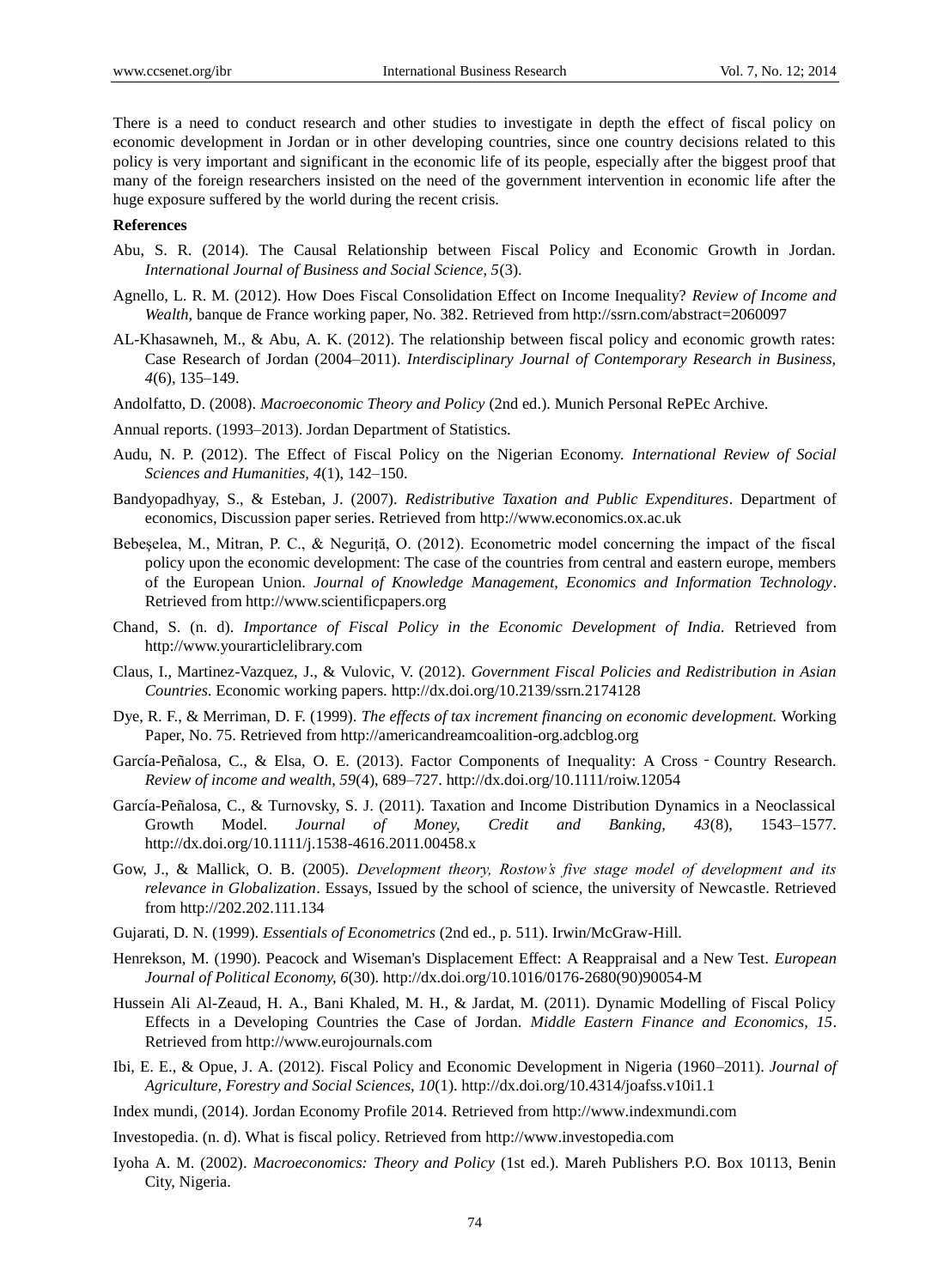- Kakar, Z. K. (2002). Effect of Fiscal Variables on Economic Development of Pakistan. *Romanian Journal of Fiscal Policy, 2*(2), 1–10. Retrieved from http://www.rjfp.ro/issues
- Kitao, S. (2010). *Short-Run Fiscal Policy: Welfare, Redistribution, and Aggregate Effects in the Short and Long Run*. Federal Reserve Bank of New York, Staff Reports, No. 442. http://dx.doi.org/10.1016/j.jedc.2010.05.011
- Likita. (1999). *Elements of Public Finance* (1st ed.). Marhel Business Centre 103 Lower Mission Road, Ilaro.
- M'Amanja, D., & Morrissey, O. (2005). *Fiscal Policy and Economic Growth in Kenya*. Centre for Research in Economic Development and International Trade, University of Nottingham, CREDIT Research Paper, No. 05/06. Retrieved from http://www.nottingham.ac.uk
- Muinelo-Gallo, L., & Roca-Sagale's, O. (2011). Economic growth and inequality: The role of fiscal policies. *Australian Economic Papers, 50*(2–3), 74–97. http://dx.doi.org/10.1111/j.1467-8454.2011.00412.x
- Nageri, K. I., Gunu, U., & Abdul, F. A. (2013). Corruption and economic development: Evidence from Nigeria. *Kuwait Chapter of Arabian Journal of Business and Management Review, 3*(2), 46-56. Retrieved from http://www.arabianjbmr.com
- Ocran, M. K. (2009). Fiscal policy and economic growth in South Africa. *Journal of Economics Studies, 38*(5), 604–618. http://dx.doi.org/10.1108/01443581111161841
- Olabisi, J. (2009). Tax incentive as a catalyst for economic development in Nigeria. *Journal of Research in National Development, 7*(2). Retrieved from http://www.ajol.info/index.php
- Samuelson A. O., & Nordhaus, N. (1995). *Economic International Edition*. McGraw-Hill Inc., N. Y. Journal and Publications.
- Somashekar, N. T. (n. d). *Development and environmental economics.* Retrieved from https://books.google.jo
- Thompson, J. P., & Smeeding, T. M. (2013). I*nequality and Poverty in the United States: The Aftermath of the Great Recession*. Finance and Economics Discussion Series Divisions of Research & Statistics and Monetary Affairs Federal Reserve Board, Washington, D.C. http://dx.doi.org/10.2139/ssrn.2340665
- Wagner, R. E., & Warren, E. W. (1977). Wagner's law, Fiscal institutions, and the growth of the government. *National Tax Journal, 30*(1), 59–68. Retrieved from http://www.jstor.org

#### **Appendix**

Table 1. Per capita income and fiscal policy elements of Jordan during the period (1989–2013)

| <b>Fiscal Year</b> | Per capita income | Tax Revenues | <b>Current Expenditures</b> | Capital Expenditures | <b>Total Public Expenditures</b> |
|--------------------|-------------------|--------------|-----------------------------|----------------------|----------------------------------|
| 1989               | 980.00            | 270.20       | 790.82                      | 160.29               | 951.11                           |
| 1990               | 931.52            | 383.94       | 841.38                      | 194.01               | 1035.39                          |
| 1991               | 870.46            | 460.75       | 903.97                      | 195.63               | 1099.60                          |
| 1992               | 1010.33           | 570.88       | 929.55                      | 248.24               | 1177.79                          |
| 1993               | 1018.85           | 643.37       | 1044.29                     | 292.29               | 1336.58                          |
| 1994               | 1052.68           | 694.50       | 1115.16                     | 317.05               | 1432.22                          |
| 1995               | 1085.28           | 780.30       | 1220.44                     | 384.50               | 1604.94                          |
| 1996               | 1077.85           | 841.05       | 1296.63                     | 410.00               | 1706.63                          |
| 1997               | 1083.12           | 864.50       | 1438.00                     | 332.48               | 1770.48                          |
| 1998               | 1087.51           | 858.66       | 1620.53                     | 437.68               | 2058.21                          |
| 1999               | 1097.12           | 884.20       | 1643.10                     | 396.40               | 2039.50                          |
| 2000               | 1115.64           | 961.90       | 1851.30                     | 335.80               | 2187.10                          |
| 2001               | 1145.88           | 996.40       | 1912.50                     | 403.80               | 2316.30                          |
| 2002               | 1183.62           | 1,000.30     | 1899.90                     | 496.30               | 2396.20                          |
| 2003               | 1201.77           | 1,083.20     | 2163.70                     | 646.10               | 2809.80                          |